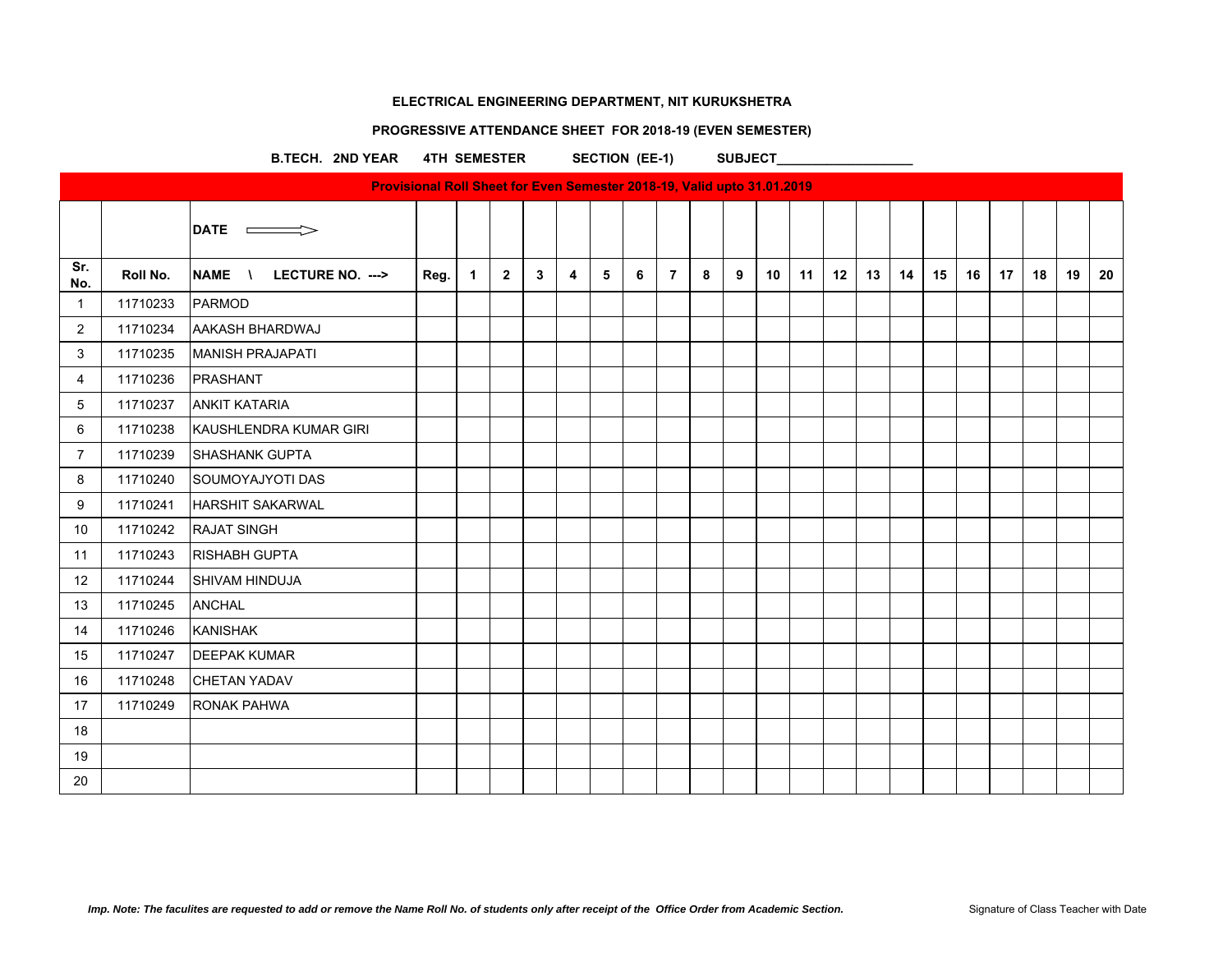# **PROGRESSIVE ATTENDANCE SHEET FOR 2018-19 (EVEN SEMESTER)**

B.TECH. 2ND YEAR 4TH SEMESTER SECTION (EE-2) SUBJECT\_

|                |          |                            | Provisional Roll Sheet for Even Semester 2018-19, Valid upto 31.01.2019 |                      |              |   |   |   |   |                |   |   |    |    |                  |    |    |    |    |    |    |    |    |
|----------------|----------|----------------------------|-------------------------------------------------------------------------|----------------------|--------------|---|---|---|---|----------------|---|---|----|----|------------------|----|----|----|----|----|----|----|----|
|                |          | DATE =                     |                                                                         |                      |              |   |   |   |   |                |   |   |    |    |                  |    |    |    |    |    |    |    |    |
| Sr.<br>No.     | Roll No. | NAME \<br>LECTURE NO. ---> | Reg.                                                                    | $\blacktriangleleft$ | $\mathbf{2}$ | 3 | 4 | 5 | 6 | $\overline{7}$ | 8 | 9 | 10 | 11 | 12 <sup>12</sup> | 13 | 14 | 15 | 16 | 17 | 18 | 19 | 20 |
| $\mathbf{1}$   | 11710250 | <b>CHIRAG</b>              |                                                                         |                      |              |   |   |   |   |                |   |   |    |    |                  |    |    |    |    |    |    |    |    |
| $\overline{2}$ | 11710251 | MANTAVYA VASHISTHA         |                                                                         |                      |              |   |   |   |   |                |   |   |    |    |                  |    |    |    |    |    |    |    |    |
| 3              | 11710252 | <b>VIKASH KUMAR BAITHA</b> |                                                                         |                      |              |   |   |   |   |                |   |   |    |    |                  |    |    |    |    |    |    |    |    |
| 4              | 11710253 | <b>DEVANG PATEL</b>        |                                                                         |                      |              |   |   |   |   |                |   |   |    |    |                  |    |    |    |    |    |    |    |    |
| 5              | 11710254 | <b>ADARSH MISHRA</b>       |                                                                         |                      |              |   |   |   |   |                |   |   |    |    |                  |    |    |    |    |    |    |    |    |
| 6              | 11710255 | <b>REENA SAINI</b>         |                                                                         |                      |              |   |   |   |   |                |   |   |    |    |                  |    |    |    |    |    |    |    |    |
| $\overline{7}$ | 11710256 | <b>ABHINAV PANDEY</b>      |                                                                         |                      |              |   |   |   |   |                |   |   |    |    |                  |    |    |    |    |    |    |    |    |
| 8              | 11710258 | <b>BHAWNA AGGARWAL</b>     |                                                                         |                      |              |   |   |   |   |                |   |   |    |    |                  |    |    |    |    |    |    |    |    |
| 9              | 11710259 | <b>CHANDAN KUMAR</b>       |                                                                         |                      |              |   |   |   |   |                |   |   |    |    |                  |    |    |    |    |    |    |    |    |
| 10             | 11710360 | SANDEEP                    |                                                                         |                      |              |   |   |   |   |                |   |   |    |    |                  |    |    |    |    |    |    |    |    |
| 11             | 11710361 | <b>ABHISHEK GUPTA</b>      |                                                                         |                      |              |   |   |   |   |                |   |   |    |    |                  |    |    |    |    |    |    |    |    |
| 12             | 11710368 | <b>KSHITIJ JINDAL</b>      |                                                                         |                      |              |   |   |   |   |                |   |   |    |    |                  |    |    |    |    |    |    |    |    |
| 13             | 11710369 | <b>GAURAV MEENA</b>        |                                                                         |                      |              |   |   |   |   |                |   |   |    |    |                  |    |    |    |    |    |    |    |    |
| 14             | 11710863 | <b>RIYA MEENA</b>          |                                                                         |                      |              |   |   |   |   |                |   |   |    |    |                  |    |    |    |    |    |    |    |    |
| 15             | 11730006 | Mohammad Omid              |                                                                         |                      |              |   |   |   |   |                |   |   |    |    |                  |    |    |    |    |    |    |    |    |
| 16             | 11730007 | Jan Ali                    |                                                                         |                      |              |   |   |   |   |                |   |   |    |    |                  |    |    |    |    |    |    |    |    |
| 17             | 11730008 | Mateullah Ahmadzai         |                                                                         |                      |              |   |   |   |   |                |   |   |    |    |                  |    |    |    |    |    |    |    |    |
| 18             | 11730009 | Azatullah                  |                                                                         |                      |              |   |   |   |   |                |   |   |    |    |                  |    |    |    |    |    |    |    |    |
| 19             | 11730010 | Matee Allah                |                                                                         |                      |              |   |   |   |   |                |   |   |    |    |                  |    |    |    |    |    |    |    |    |
| 20             |          |                            |                                                                         |                      |              |   |   |   |   |                |   |   |    |    |                  |    |    |    |    |    |    |    |    |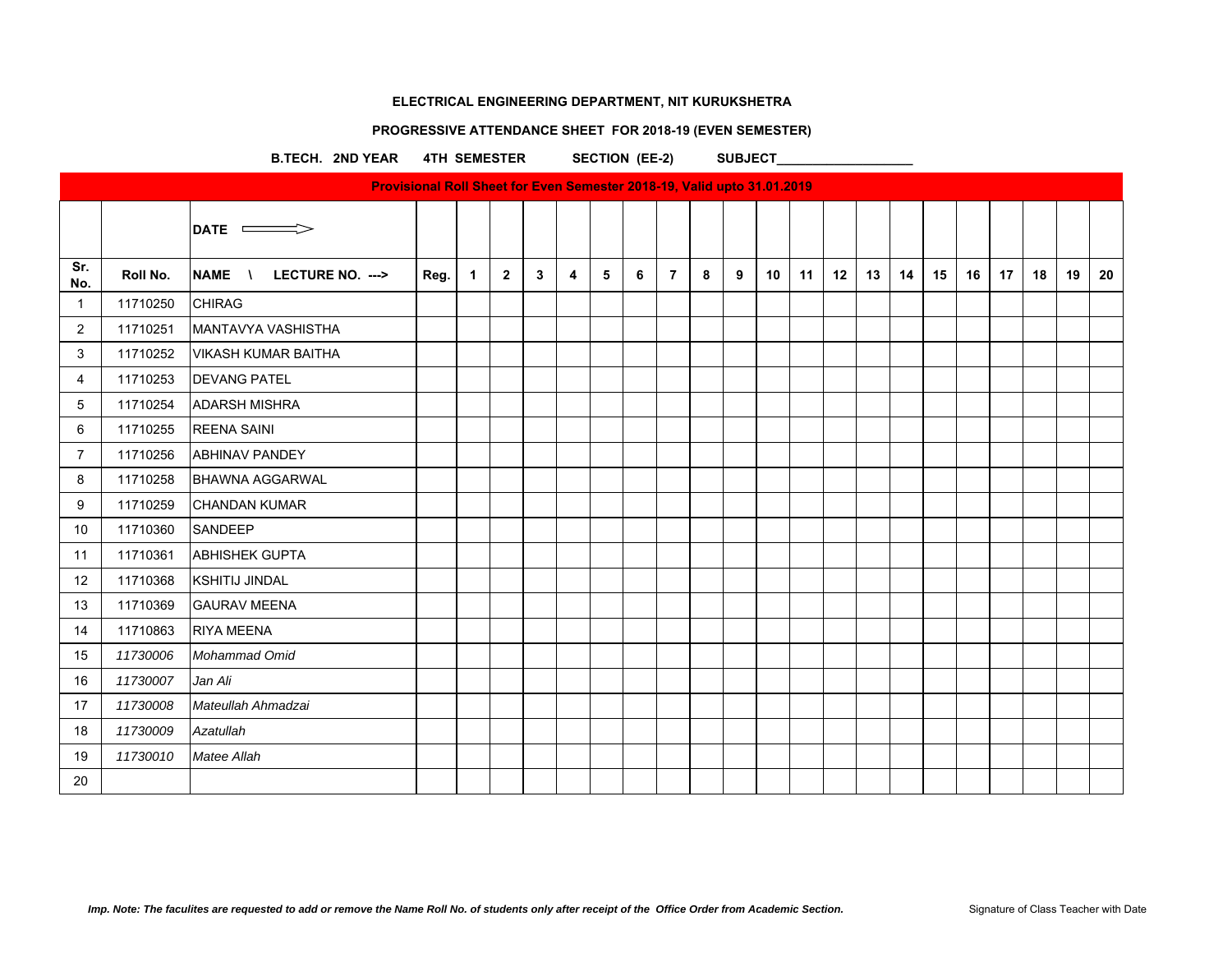# **PROGRESSIVE ATTENDANCE SHEET FOR 2018-19 (EVEN SEMESTER)**

B.TECH. 2ND YEAR 4TH SEMESTER SECTION (EE-3) SUBJECT\_

|                |          | <b>Provisional Roll Sheet for Even Semester 2018-19, Valid upto 31.01.2019</b> |      |   |                |   |   |   |   |                |   |   |    |    |    |    |    |    |    |    |    |    |    |
|----------------|----------|--------------------------------------------------------------------------------|------|---|----------------|---|---|---|---|----------------|---|---|----|----|----|----|----|----|----|----|----|----|----|
|                |          | DATE <b>CONTE</b>                                                              |      |   |                |   |   |   |   |                |   |   |    |    |    |    |    |    |    |    |    |    |    |
| Sr.<br>No.     | Roll No. | NAME \ LECTURE NO. --->                                                        | Reg. | 1 | $\overline{2}$ | 3 | 4 | 5 | 6 | $\overline{7}$ | 8 | 9 | 10 | 11 | 12 | 13 | 14 | 15 | 16 | 17 | 18 | 19 | 20 |
| $\mathbf{1}$   | 11710030 | NITIN BHANDARI                                                                 |      |   |                |   |   |   |   |                |   |   |    |    |    |    |    |    |    |    |    |    |    |
| $\overline{2}$ | 11710260 | <b>ANKIT YADAV</b>                                                             |      |   |                |   |   |   |   |                |   |   |    |    |    |    |    |    |    |    |    |    |    |
| 3              | 11710261 | <b>SUSHANT SINGH</b>                                                           |      |   |                |   |   |   |   |                |   |   |    |    |    |    |    |    |    |    |    |    |    |
| 4              | 11710262 | <b>SAHIL</b>                                                                   |      |   |                |   |   |   |   |                |   |   |    |    |    |    |    |    |    |    |    |    |    |
| 5              | 11710263 | <b>DEEPNA SHARMA</b>                                                           |      |   |                |   |   |   |   |                |   |   |    |    |    |    |    |    |    |    |    |    |    |
| 6              | 11710264 | <b>RAHUL</b>                                                                   |      |   |                |   |   |   |   |                |   |   |    |    |    |    |    |    |    |    |    |    |    |
| $\overline{7}$ | 11710265 | <b>SANJEEV KUMAR SINGH</b>                                                     |      |   |                |   |   |   |   |                |   |   |    |    |    |    |    |    |    |    |    |    |    |
| 8              | 11710266 | <b>PRANJAL PANDEY</b>                                                          |      |   |                |   |   |   |   |                |   |   |    |    |    |    |    |    |    |    |    |    |    |
| 9              | 11710267 | <b>SHIVAM RAJ</b>                                                              |      |   |                |   |   |   |   |                |   |   |    |    |    |    |    |    |    |    |    |    |    |
| 10             | 11710270 | <b>ROHIT MEENA</b>                                                             |      |   |                |   |   |   |   |                |   |   |    |    |    |    |    |    |    |    |    |    |    |
| 11             | 11710271 | <b>ADITYA TIWARI</b>                                                           |      |   |                |   |   |   |   |                |   |   |    |    |    |    |    |    |    |    |    |    |    |
| 12             | 11710272 | <b>KRITTIKA DHAR</b>                                                           |      |   |                |   |   |   |   |                |   |   |    |    |    |    |    |    |    |    |    |    |    |
| 13             | 11710273 | <b>MOHIT KUMAR</b>                                                             |      |   |                |   |   |   |   |                |   |   |    |    |    |    |    |    |    |    |    |    |    |
| 14             | 11710274 | <b>NITESH BUJETHIYA</b>                                                        |      |   |                |   |   |   |   |                |   |   |    |    |    |    |    |    |    |    |    |    |    |
| 15             | 11710275 | <b>KOMAL KUMARI</b>                                                            |      |   |                |   |   |   |   |                |   |   |    |    |    |    |    |    |    |    |    |    |    |
| 16             | 11710278 | PUSHPA                                                                         |      |   |                |   |   |   |   |                |   |   |    |    |    |    |    |    |    |    |    |    |    |
| 17             | 11710279 | <b>RANJANA PUROHIT</b>                                                         |      |   |                |   |   |   |   |                |   |   |    |    |    |    |    |    |    |    |    |    |    |
| 18             | 11710280 | <b>KHUSHBOO</b>                                                                |      |   |                |   |   |   |   |                |   |   |    |    |    |    |    |    |    |    |    |    |    |
| 19             |          |                                                                                |      |   |                |   |   |   |   |                |   |   |    |    |    |    |    |    |    |    |    |    |    |
| 20             |          |                                                                                |      |   |                |   |   |   |   |                |   |   |    |    |    |    |    |    |    |    |    |    |    |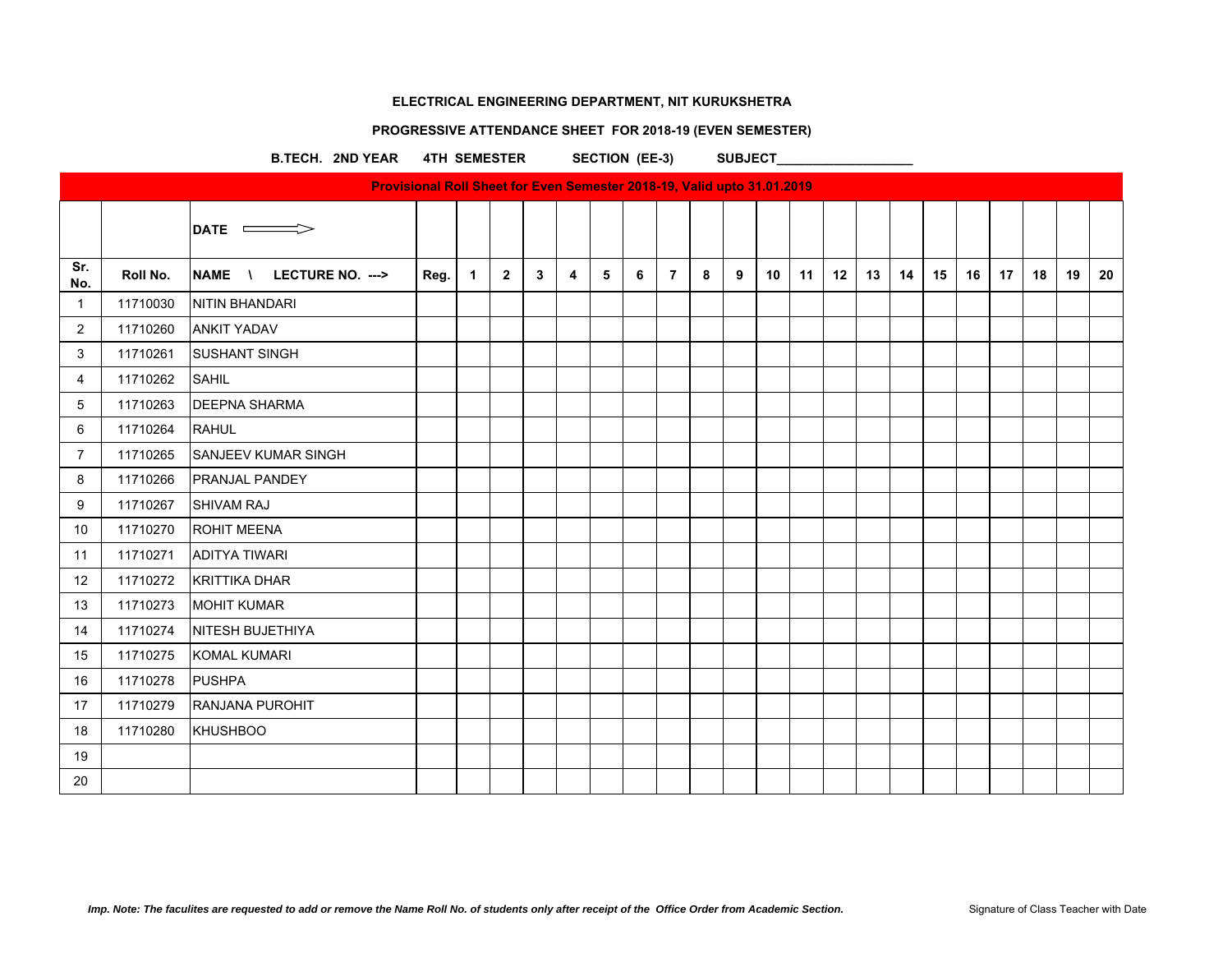# **PROGRESSIVE ATTENDANCE SHEET FOR 2018-19 (EVEN SEMESTER)**

B.TECH. 2ND YEAR 4TH SEMESTER SECTION (EE-4) SUBJECT\_

|                |          | <b>Provisional Roll Sheet for Even Semester 2018-19, Valid upto 31.01.2019</b> |      |              |                |                 |   |   |   |                |   |   |    |    |    |    |    |    |    |                  |    |    |    |
|----------------|----------|--------------------------------------------------------------------------------|------|--------------|----------------|-----------------|---|---|---|----------------|---|---|----|----|----|----|----|----|----|------------------|----|----|----|
|                |          | $\mathsf{DATE} \equiv \equiv$                                                  |      |              |                |                 |   |   |   |                |   |   |    |    |    |    |    |    |    |                  |    |    |    |
| Sr.<br>No.     | Roll No. | NAME \<br>LECTURE NO. --->                                                     | Reg. | $\mathbf{1}$ | $\overline{2}$ | $3\phantom{.0}$ | 4 | 5 | 6 | $\overline{7}$ | 8 | 9 | 10 | 11 | 12 | 13 | 14 | 15 | 16 | 17 <sup>17</sup> | 18 | 19 | 20 |
| $\overline{1}$ | 11710281 | <b>PRIYA DUBRAN</b>                                                            |      |              |                |                 |   |   |   |                |   |   |    |    |    |    |    |    |    |                  |    |    |    |
| $\overline{2}$ | 11710282 | <b>SHAILJA BHARTI MISHRA</b>                                                   |      |              |                |                 |   |   |   |                |   |   |    |    |    |    |    |    |    |                  |    |    |    |
| 3              | 11710283 | <b>DEVANSHU VAISHNAV</b>                                                       |      |              |                |                 |   |   |   |                |   |   |    |    |    |    |    |    |    |                  |    |    |    |
| 4              | 11710284 | <b>ISHARA MAHAPATRA</b>                                                        |      |              |                |                 |   |   |   |                |   |   |    |    |    |    |    |    |    |                  |    |    |    |
| 5              | 11710285 | <b>ASHISH KUMAR</b>                                                            |      |              |                |                 |   |   |   |                |   |   |    |    |    |    |    |    |    |                  |    |    |    |
| 6              | 11710286 | <b>SUDARSHAN SINGH</b>                                                         |      |              |                |                 |   |   |   |                |   |   |    |    |    |    |    |    |    |                  |    |    |    |
| $\overline{7}$ | 11710287 | <b>JATIN SEHGAL</b>                                                            |      |              |                |                 |   |   |   |                |   |   |    |    |    |    |    |    |    |                  |    |    |    |
| 8              | 11710288 | <b>AMAN VERMA</b>                                                              |      |              |                |                 |   |   |   |                |   |   |    |    |    |    |    |    |    |                  |    |    |    |
| 9              | 11710289 | PAARTH AJAY SHRIVASTAVA                                                        |      |              |                |                 |   |   |   |                |   |   |    |    |    |    |    |    |    |                  |    |    |    |
| 10             | 11710290 | <b>VIKAS CHOUDHARY</b>                                                         |      |              |                |                 |   |   |   |                |   |   |    |    |    |    |    |    |    |                  |    |    |    |
| 11             | 11710291 | <b>SOURAV</b>                                                                  |      |              |                |                 |   |   |   |                |   |   |    |    |    |    |    |    |    |                  |    |    |    |
| 12             | 11710357 | <b>NISHITA KAKERWAR</b>                                                        |      |              |                |                 |   |   |   |                |   |   |    |    |    |    |    |    |    |                  |    |    |    |
| 13             | 11710358 | SANJU                                                                          |      |              |                |                 |   |   |   |                |   |   |    |    |    |    |    |    |    |                  |    |    |    |
| 14             | 11710362 | <b>RAHUL MEENA</b>                                                             |      |              |                |                 |   |   |   |                |   |   |    |    |    |    |    |    |    |                  |    |    |    |
| 15             | 11710370 | <b>KHADEEBA ALI</b>                                                            |      |              |                |                 |   |   |   |                |   |   |    |    |    |    |    |    |    |                  |    |    |    |
| 16             | 11710371 | <b>UMESH</b>                                                                   |      |              |                |                 |   |   |   |                |   |   |    |    |    |    |    |    |    |                  |    |    |    |
| 17             | 11710016 | NARENDER SINGH TANWAR                                                          |      |              |                |                 |   |   |   |                |   |   |    |    |    |    |    |    |    |                  |    |    |    |
| 18             | 11710021 | <b>NAVNEET KUMAR</b>                                                           |      |              |                |                 |   |   |   |                |   |   |    |    |    |    |    |    |    |                  |    |    |    |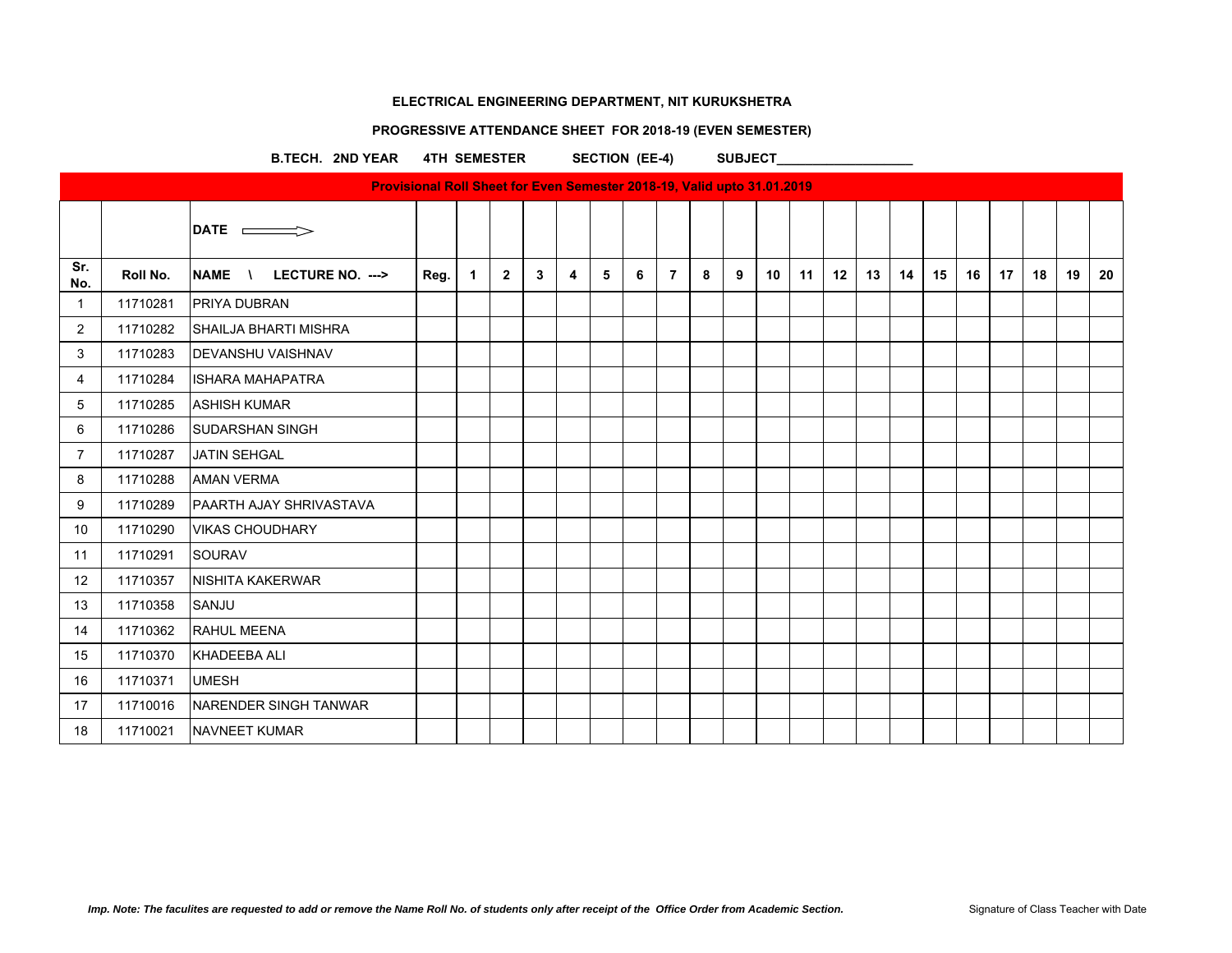# **PROGRESSIVE ATTENDANCE SHEET FOR 2018-19 (EVEN SEMESTER)**

B.TECH. 2ND YEAR 4TH SEMESTER SECTION (EE-5) SUBJECT\_

|                | <b>Provisional Roll Sheet for Even Semester 2018-19, Valid upto 31.01.2019</b> |                            |      |             |                |             |                |   |   |                |  |   |                 |    |    |    |    |    |    |                  |    |    |    |
|----------------|--------------------------------------------------------------------------------|----------------------------|------|-------------|----------------|-------------|----------------|---|---|----------------|--|---|-----------------|----|----|----|----|----|----|------------------|----|----|----|
|                |                                                                                | <b>DATE</b>                |      |             |                |             |                |   |   |                |  |   |                 |    |    |    |    |    |    |                  |    |    |    |
| Sr.<br>No.     | Roll No.                                                                       | NAME \<br>LECTURE NO. ---> | Reg. | $\mathbf 1$ | $\overline{2}$ | $3^{\circ}$ | $\overline{4}$ | 5 | 6 | $\overline{7}$ |  | 9 | 10 <sup>°</sup> | 11 | 12 | 13 | 14 | 15 | 16 | 17 <sup>17</sup> | 18 | 19 | 20 |
| -1             | 11710062                                                                       | <b>VISHAL KUMAR</b>        |      |             |                |             |                |   |   |                |  |   |                 |    |    |    |    |    |    |                  |    |    |    |
| $\overline{2}$ | 11710292                                                                       | <b>ASHUTOSH YADAV</b>      |      |             |                |             |                |   |   |                |  |   |                 |    |    |    |    |    |    |                  |    |    |    |
| 3              | 11710293                                                                       | <b>GULFAM MOHAMMAD</b>     |      |             |                |             |                |   |   |                |  |   |                 |    |    |    |    |    |    |                  |    |    |    |
| 4              | 11710294                                                                       | <b>FANINDRA NARAYAN</b>    |      |             |                |             |                |   |   |                |  |   |                 |    |    |    |    |    |    |                  |    |    |    |
| 5              | 11710295                                                                       | <b>RAHUL KUMAR VERMA</b>   |      |             |                |             |                |   |   |                |  |   |                 |    |    |    |    |    |    |                  |    |    |    |
| 6              | 11710296                                                                       | <b>DEEPAK BHATI</b>        |      |             |                |             |                |   |   |                |  |   |                 |    |    |    |    |    |    |                  |    |    |    |
| $\overline{7}$ | 11710297                                                                       | MUNDHE SANDESH KUMAR       |      |             |                |             |                |   |   |                |  |   |                 |    |    |    |    |    |    |                  |    |    |    |
| 8              | 11710298                                                                       | <b>VINAY KUMAR</b>         |      |             |                |             |                |   |   |                |  |   |                 |    |    |    |    |    |    |                  |    |    |    |
| 9              | 11710299                                                                       | PANKAJ                     |      |             |                |             |                |   |   |                |  |   |                 |    |    |    |    |    |    |                  |    |    |    |
| 10             | 11710301                                                                       | <b>ANKIT</b>               |      |             |                |             |                |   |   |                |  |   |                 |    |    |    |    |    |    |                  |    |    |    |
| 11             | 11710302                                                                       | VASUDEV                    |      |             |                |             |                |   |   |                |  |   |                 |    |    |    |    |    |    |                  |    |    |    |
| 12             | 11710303                                                                       | <b>ADITYA SINGH</b>        |      |             |                |             |                |   |   |                |  |   |                 |    |    |    |    |    |    |                  |    |    |    |
| 13             | 11710304                                                                       | <b>SANJAY BAMNAWAT</b>     |      |             |                |             |                |   |   |                |  |   |                 |    |    |    |    |    |    |                  |    |    |    |
| 14             | 11710306                                                                       | <b>AKSHAT JAIN</b>         |      |             |                |             |                |   |   |                |  |   |                 |    |    |    |    |    |    |                  |    |    |    |
| 15             | 11710307                                                                       | NEHA MADHUKAR              |      |             |                |             |                |   |   |                |  |   |                 |    |    |    |    |    |    |                  |    |    |    |
| 16             | 11710308                                                                       | <b>SAURABH GAHLOT</b>      |      |             |                |             |                |   |   |                |  |   |                 |    |    |    |    |    |    |                  |    |    |    |
| 17             |                                                                                |                            |      |             |                |             |                |   |   |                |  |   |                 |    |    |    |    |    |    |                  |    |    |    |
| 18             |                                                                                |                            |      |             |                |             |                |   |   |                |  |   |                 |    |    |    |    |    |    |                  |    |    |    |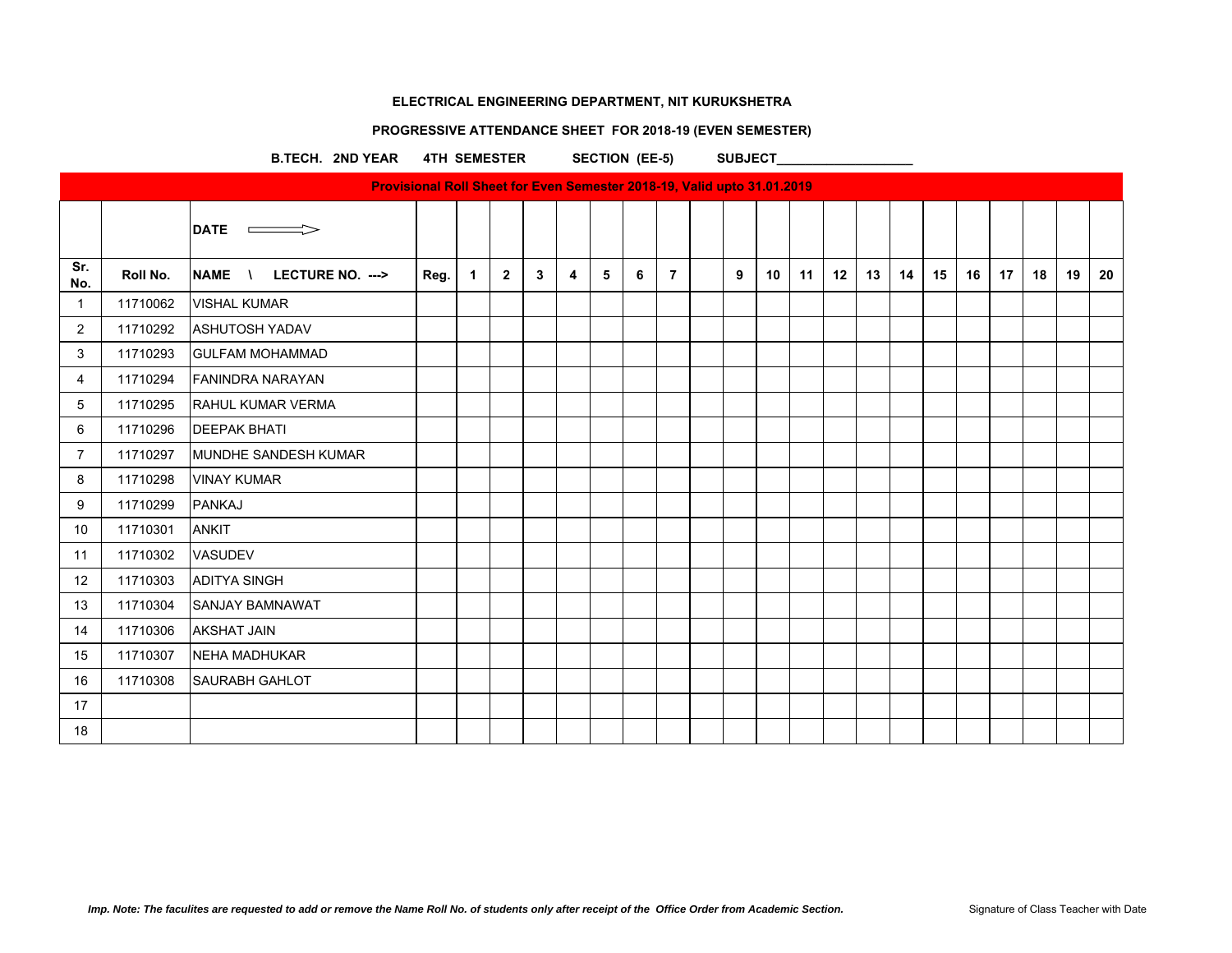#### **PROGRESSIVE ATTENDANCE SHEET FOR 2018-19 (EVEN SEMESTER)**

B.TECH. 2ND YEAR 4TH SEMESTER SECTION (EE-6) SUBJECT\_

|                |          | <b>Provisional Roll Sheet for Even Semester 2018-19, Valid upto 31.01.2019</b> |      |             |                |   |   |   |   |                |   |   |    |    |    |    |    |    |    |    |    |    |    |
|----------------|----------|--------------------------------------------------------------------------------|------|-------------|----------------|---|---|---|---|----------------|---|---|----|----|----|----|----|----|----|----|----|----|----|
|                |          | <b>DATE</b>                                                                    |      |             |                |   |   |   |   |                |   |   |    |    |    |    |    |    |    |    |    |    |    |
| Sr.<br>No.     | Roll No. | <b>NAME</b><br>LECTURE NO. ---><br>$\mathcal{N}$                               | Reg. | $\mathbf 1$ | $\overline{2}$ | 3 | 4 | 5 | 6 | $\overline{7}$ | 8 | 9 | 10 | 11 | 12 | 13 | 14 | 15 | 16 | 17 | 18 | 19 | 20 |
| $\mathbf{1}$   | 11710309 | <b>CHANDRESH SHARMA</b>                                                        |      |             |                |   |   |   |   |                |   |   |    |    |    |    |    |    |    |    |    |    |    |
| $\overline{2}$ | 11710310 | <b>SANJUL KUMAR SINGODIA</b>                                                   |      |             |                |   |   |   |   |                |   |   |    |    |    |    |    |    |    |    |    |    |    |
| 3              | 11710311 | <b>VISHAL GULIA</b>                                                            |      |             |                |   |   |   |   |                |   |   |    |    |    |    |    |    |    |    |    |    |    |
| 4              | 11710312 | <b>VIJAY KUMAR</b>                                                             |      |             |                |   |   |   |   |                |   |   |    |    |    |    |    |    |    |    |    |    |    |
| 5              | 11710313 | <b>NISHANT KUMAR</b>                                                           |      |             |                |   |   |   |   |                |   |   |    |    |    |    |    |    |    |    |    |    |    |
| 6              | 11710314 | <b>ABHISHEK KUMAR PAL</b>                                                      |      |             |                |   |   |   |   |                |   |   |    |    |    |    |    |    |    |    |    |    |    |
| 7              | 11710315 | <b>ASHISH VARSHNEY</b>                                                         |      |             |                |   |   |   |   |                |   |   |    |    |    |    |    |    |    |    |    |    |    |
| 8              | 11710316 | <b>RAVINDER</b>                                                                |      |             |                |   |   |   |   |                |   |   |    |    |    |    |    |    |    |    |    |    |    |
| 9              | 11710317 | <b>AMAN</b>                                                                    |      |             |                |   |   |   |   |                |   |   |    |    |    |    |    |    |    |    |    |    |    |
| 10             | 11710318 | <b>DEEPSHIKHA</b>                                                              |      |             |                |   |   |   |   |                |   |   |    |    |    |    |    |    |    |    |    |    |    |
| 11             | 11710319 | <b>SRISHTI GARG</b>                                                            |      |             |                |   |   |   |   |                |   |   |    |    |    |    |    |    |    |    |    |    |    |
| 12             | 11710320 | <b>GYANENDRA KUMAR</b>                                                         |      |             |                |   |   |   |   |                |   |   |    |    |    |    |    |    |    |    |    |    |    |
| 13             | 11710321 | <b>SUDHIR</b>                                                                  |      |             |                |   |   |   |   |                |   |   |    |    |    |    |    |    |    |    |    |    |    |
| 14             | 11710322 | MITHLESH KUMAR MANDAL                                                          |      |             |                |   |   |   |   |                |   |   |    |    |    |    |    |    |    |    |    |    |    |
| 15             | 11710323 | <b>SHIV CHANDRA JHA</b>                                                        |      |             |                |   |   |   |   |                |   |   |    |    |    |    |    |    |    |    |    |    |    |
| 16             | 11710364 | <b>SWAPNIL TIWARI</b>                                                          |      |             |                |   |   |   |   |                |   |   |    |    |    |    |    |    |    |    |    |    |    |
| 17             | 11710366 | <b>NEHA AHIRWAR</b>                                                            |      |             |                |   |   |   |   |                |   |   |    |    |    |    |    |    |    |    |    |    |    |
| 18             | 11710372 | NEMICHAND KUMAWAT                                                              |      |             |                |   |   |   |   |                |   |   |    |    |    |    |    |    |    |    |    |    |    |
| 19             |          |                                                                                |      |             |                |   |   |   |   |                |   |   |    |    |    |    |    |    |    |    |    |    |    |
| 20             |          |                                                                                |      |             |                |   |   |   |   |                |   |   |    |    |    |    |    |    |    |    |    |    |    |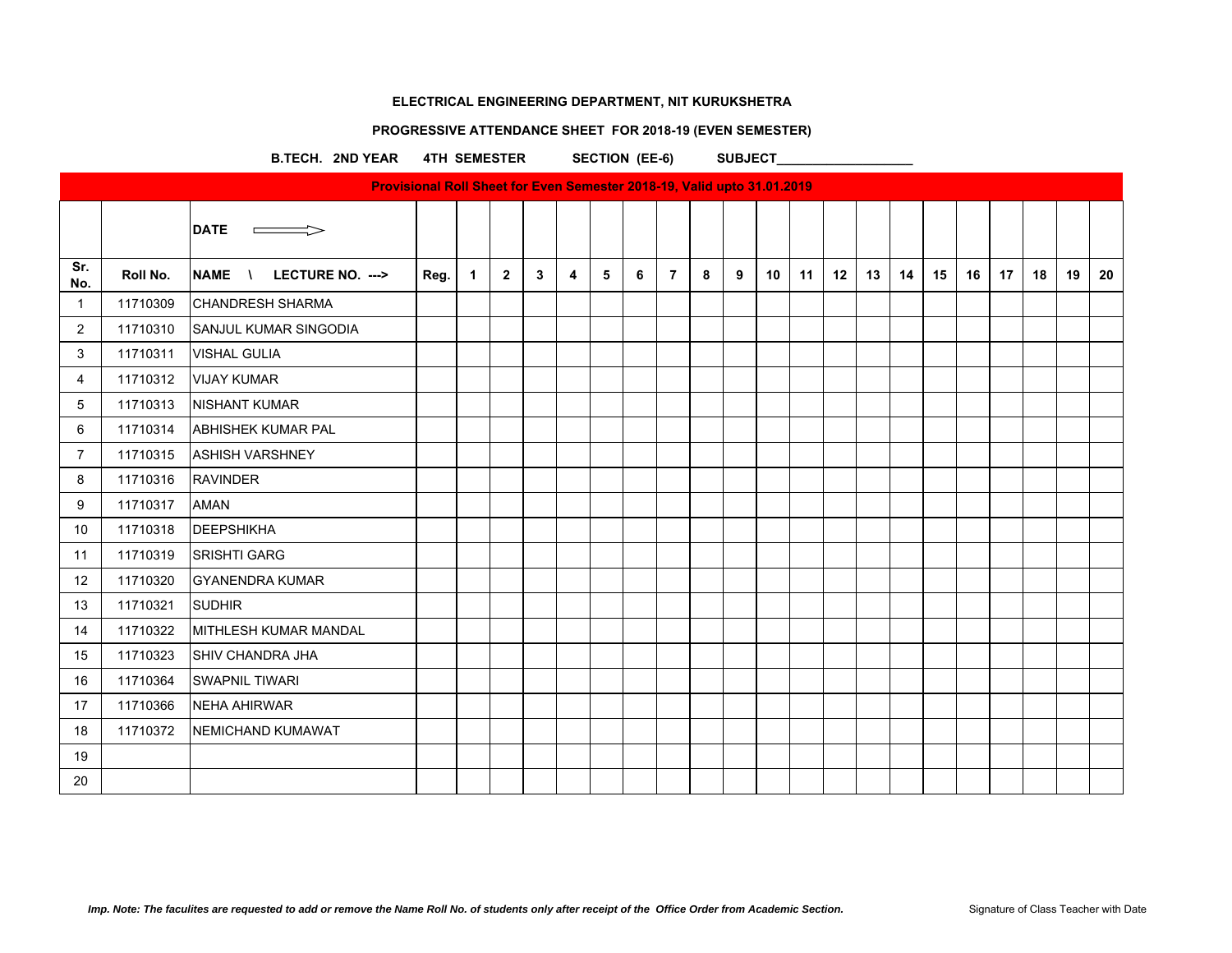#### **PROGRESSIVE ATTENDANCE SHEET FOR 2018-19 (EVEN SEMESTER)**

B.TECH. 2ND YEAR 4TH SEMESTER SECTION (EE-7) SUBJECT\_

|                |          |                                                           | Provisional Roll Sheet for Even Semester 2018-19, Valid upto 31.01.2019 |              |              |             |                         |   |   |                |   |   |    |    |    |    |    |    |    |    |    |    |    |
|----------------|----------|-----------------------------------------------------------|-------------------------------------------------------------------------|--------------|--------------|-------------|-------------------------|---|---|----------------|---|---|----|----|----|----|----|----|----|----|----|----|----|
|                |          | <b>DATE</b><br><b>Contract Contract Contract Contract</b> |                                                                         |              |              |             |                         |   |   |                |   |   |    |    |    |    |    |    |    |    |    |    |    |
| Sr.<br>No.     | Roll No. | <b>NAME</b><br>LECTURE NO. ---><br>$\lambda$              | Reg.                                                                    | $\mathbf{1}$ | $\mathbf{2}$ | $3^{\circ}$ | $\overline{\mathbf{4}}$ | 5 | 6 | $\overline{7}$ | 8 | 9 | 10 | 11 | 12 | 13 | 14 | 15 | 16 | 17 | 18 | 19 | 20 |
| $\mathbf{1}$   | 11710087 | <b>VISHAL AGRAWAL</b>                                     |                                                                         |              |              |             |                         |   |   |                |   |   |    |    |    |    |    |    |    |    |    |    |    |
| $\overline{2}$ | 11710120 | <b>DEEPAK SHARMA</b>                                      |                                                                         |              |              |             |                         |   |   |                |   |   |    |    |    |    |    |    |    |    |    |    |    |
| 3              | 11710324 | <b>MOHIT KUMAR MEENA</b>                                  |                                                                         |              |              |             |                         |   |   |                |   |   |    |    |    |    |    |    |    |    |    |    |    |
| 4              | 11710325 | <b>PRABAL PRATAP PARETA</b>                               |                                                                         |              |              |             |                         |   |   |                |   |   |    |    |    |    |    |    |    |    |    |    |    |
| 5              | 11710328 | <b>MAYANK</b>                                             |                                                                         |              |              |             |                         |   |   |                |   |   |    |    |    |    |    |    |    |    |    |    |    |
| 6              | 11710329 | <b>ANUBHAV GOYAL</b>                                      |                                                                         |              |              |             |                         |   |   |                |   |   |    |    |    |    |    |    |    |    |    |    |    |
| 7              | 11710330 | <b>SUBHASH CHAND SAMOTA</b>                               |                                                                         |              |              |             |                         |   |   |                |   |   |    |    |    |    |    |    |    |    |    |    |    |
| 8              | 11710331 | <b>ROHIT JANDU</b>                                        |                                                                         |              |              |             |                         |   |   |                |   |   |    |    |    |    |    |    |    |    |    |    |    |
| 9              | 11710333 | <b>ANKUSH MEENA</b>                                       |                                                                         |              |              |             |                         |   |   |                |   |   |    |    |    |    |    |    |    |    |    |    |    |
| 10             | 11710334 | <b>ADARSH SHAILESH CHAUBE</b>                             |                                                                         |              |              |             |                         |   |   |                |   |   |    |    |    |    |    |    |    |    |    |    |    |
| 11             | 11710335 | <b>SHUBHAM</b>                                            |                                                                         |              |              |             |                         |   |   |                |   |   |    |    |    |    |    |    |    |    |    |    |    |
| 12             | 11710336 | <b>SAMEER GUPTA</b>                                       |                                                                         |              |              |             |                         |   |   |                |   |   |    |    |    |    |    |    |    |    |    |    |    |
| 13             | 11710337 | <b>SAGAR MEENA</b>                                        |                                                                         |              |              |             |                         |   |   |                |   |   |    |    |    |    |    |    |    |    |    |    |    |
| 14             | 11710339 | <b>RITIK GOYAL</b>                                        |                                                                         |              |              |             |                         |   |   |                |   |   |    |    |    |    |    |    |    |    |    |    |    |
| 15             | 11710044 | PRIKSHIT                                                  |                                                                         |              |              |             |                         |   |   |                |   |   |    |    |    |    |    |    |    |    |    |    |    |
| 16             | 11710126 | <b>SHAILENDRA</b>                                         |                                                                         |              |              |             |                         |   |   |                |   |   |    |    |    |    |    |    |    |    |    |    |    |
| 17             | 11710392 | <b>VIJAY NARAG</b>                                        |                                                                         |              |              |             |                         |   |   |                |   |   |    |    |    |    |    |    |    |    |    |    |    |
| 18             |          |                                                           |                                                                         |              |              |             |                         |   |   |                |   |   |    |    |    |    |    |    |    |    |    |    |    |
|                |          |                                                           |                                                                         |              |              |             |                         |   |   |                |   |   |    |    |    |    |    |    |    |    |    |    |    |